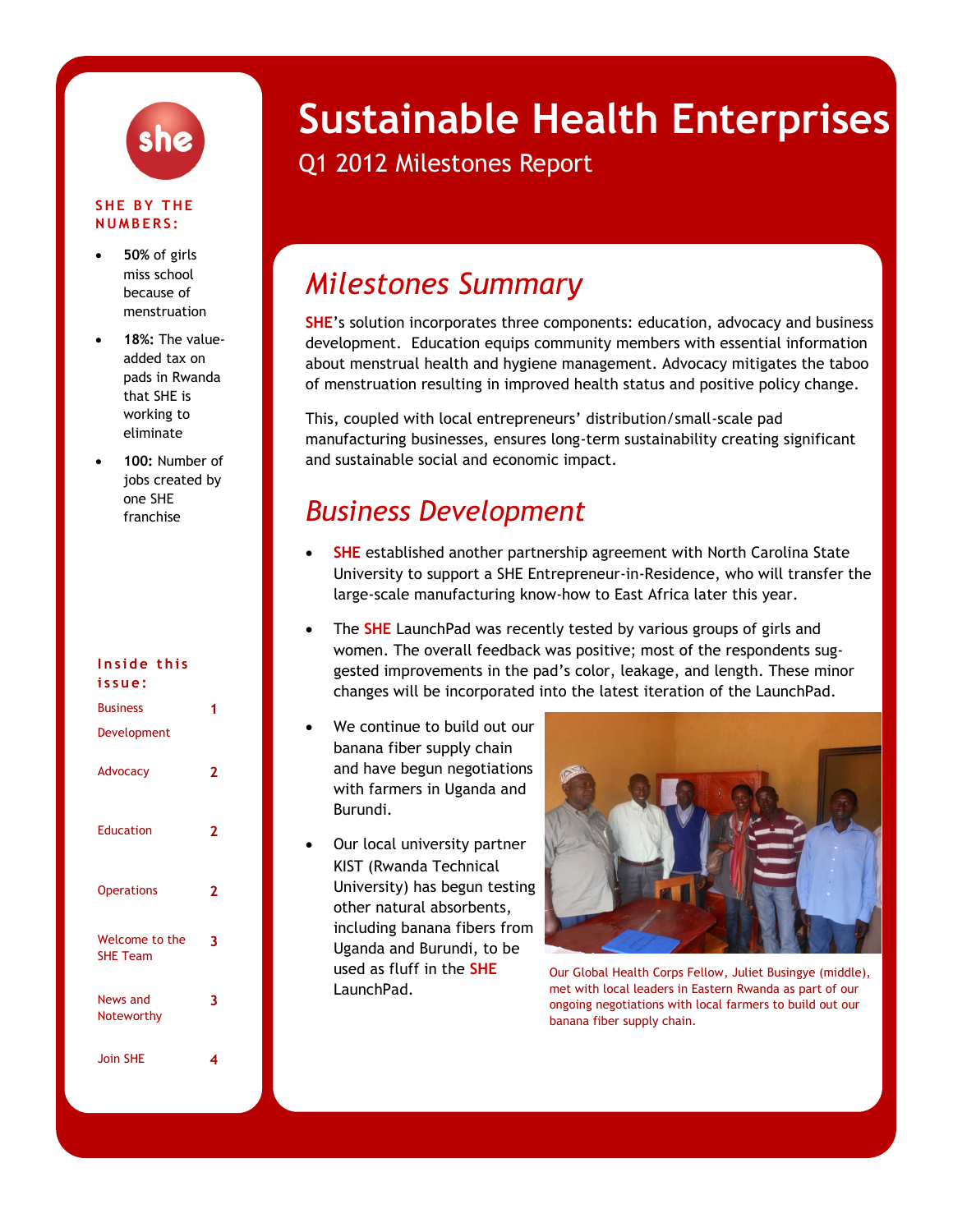# *Advocacy—"Breaking the Silence" Campaign*

- **SHE** COO, Rwanda, Julian Kayibanda, recently met with the Rwandan Minister of Health, Dr. Agnes Binagwaho. The Minister of Health has agreed to commission resources to research the value-added tax issue in Rwanda. We are steps closer to making gender-discriminatory taxing a national issue!
- **SHE** is moving forward with our "Breaking the Silence" campaign to eliminate value-added taxes on menstrual pads. Our next step is to hire a Health Education and Advocacy Manager to join the **SHE** Rwanda team to serve as an advocate at a national level to cultivate support for elimination of value-added taxes.

# *Education*

- **SHE** COO, Rwanda, Julian Kayibanda, also provided the Rwandan Minister of Health, Dr. Agnes Binagwaho, to provide her an update on **SHE's** initiative to incorporate our menstrual health and hygiene management content into the national training manuals.
- Dr. Binagwaho greatly supports our work and agreed to commission the Department of Reproductive Health Dept to review **SHE's** content and assess their reproductive health training programs for gaps.
- **SHE** will implement training of its menstrual health and hygiene management content with the WaterAid staff in Rwanda in July 2012.
- **SHE** provided technical consulting to UNICEF Rwanda as they work to develop a girl-centered school that incorporates girls' menstrual health and hygiene needs.

# *Operations*

- Human Resources: Hired 2 full-time staff Junior Business Development Analyst • **SHE** Global Fellow; Hired a Development Consultant.
- Legal: **SHE** secured external legal counsel from Morrison & Foerster LLP and Alston & Bird LLP. Thank you to Natalie Clayton and Srilu Ravi of Alston and Bird for their tireless representation of **SHE**!
- Technology: **SHE** is shifting its internal databases to Salesforce so we can better focus our resources to achieve our mission. Thank you to Salesforce Foundation, our Salesforce volunteer Deb Kulkis, and our Development Consultant Ashley Nagelberg.
- Marketing: It's a **SHE**-prise! We are working with Blok Design, a design consulting firm that is providing pro-bono services to help **SHE** re-launch our new website, which will include some new, exciting features. Stay tuned!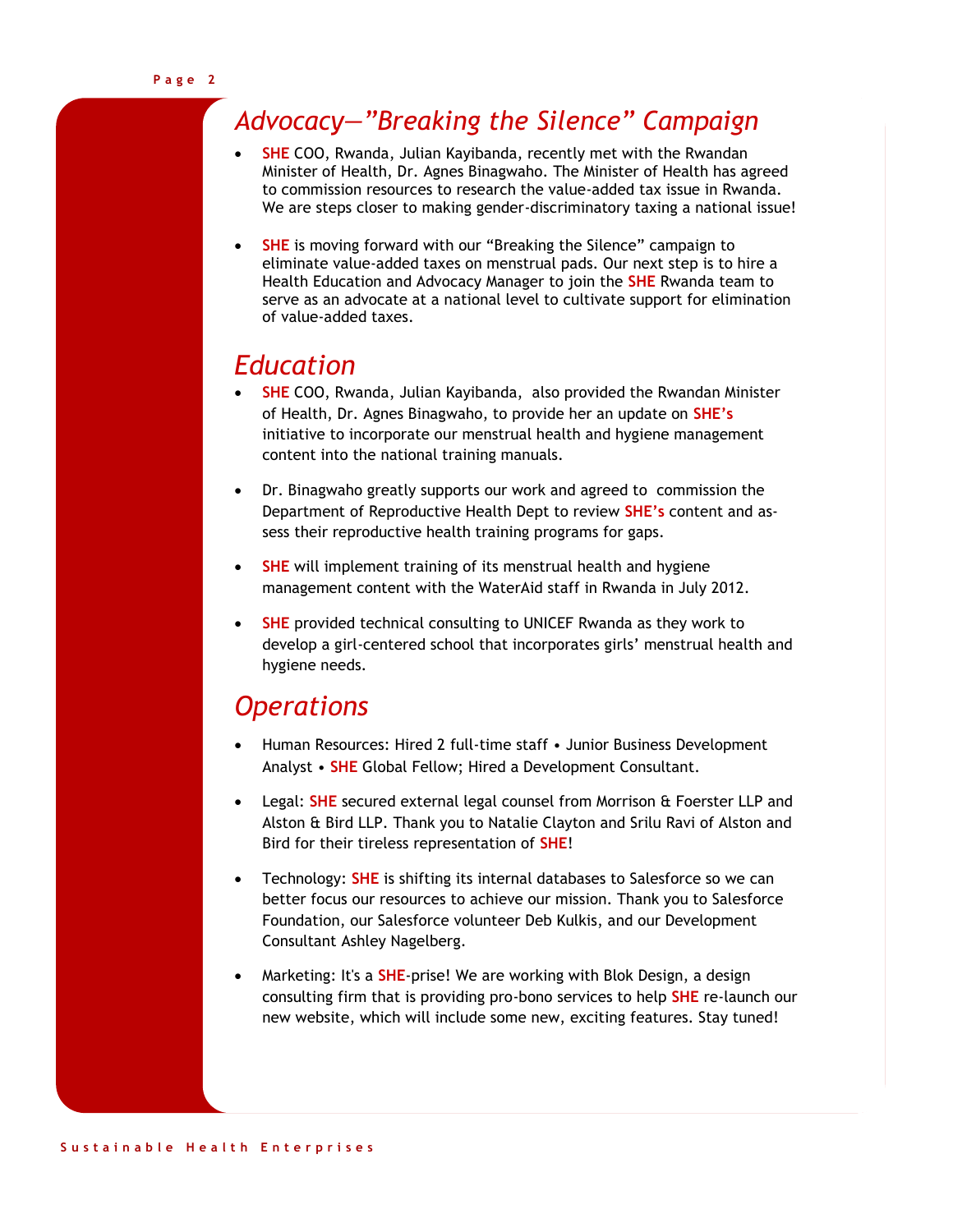#### Q 1 2 0 1 2 Milestones Report

## *Welcome to the SHE Team!*

 **SHE Board Member, Suzy Ganz**, is the CEO of Lion Brothers, a manufacturing firm based in Baltimore, Maryland. Suzy obtained an MBA in Finance and Multinational Management from Wharton. Our new board member, Suzy Ganz, will certainly boost the **SHE**ngine with her manufacturing expertise as the CEO of Lion Brothers Inc.

Suzy has driven innovation at Lion Brothers by successfully keep at pace with global market shifts and demands in the manufacturing space and forming strategic partnerships, most notably with the Girl Scouts of USA. Suzy's Wharton MBA and financial background as an international equities trader and as a Bond specialist with Merrill Lynch provided a good foundation for her role as CEO and as our Board Member. [Watch this video profile](http://www.youtube.com/watch?v=8DjUMMC0Aak) of Suzy Ganz for the 2006 Maryland Chamber of Commerce Business Hall of Fame Awards.

- **Junior Business Development Officer, Sylvere Mwizera,** joins the **SHE** Rwanda team to help build out supply chain in East Africa. [Read about his experience](http://sheinnovates.blogspot.com/2012/04/building-our-supply-chain-in-rwanda.html) in his first few weeks on the team on our blog.
- **SHE Global Intern, Lydia Singerman,** is developing a global open source online resource of our menstrual health and hygiene education in addition to providing technical assistance to our research and development team; **SHE Global Fellow, Connie Lewin,** who was selected among 200 applicants, will leverage her marketing background to support **SHE'**s business development efforts. Connie will also manage **SHE's**  communication efforts to boost **SHE**'s presence as a thought leader.

## *News and Noteworthy*



Our **SHE28** initiative will now be featured as a top tier project in Buckminster Fuller Institute's Idea Index and featured on their website for the remainder of the program cycle.

The Challenge awards \$100,000 to support the development and implementation of a solution that has significant potential to solve humanity's most pressing problems. The winner will be announced on June 6th! Stay tuned!

- **SHE** was included in the *[Women Deliver 50,](http://www.womendeliver.org/knowledge-center/publications/women-deliver-50/technologies-and-innovations#Eco-friendly)* a compilation of the 50 most inspiring ideas and solutions that are delivering for girls and women under the "Technologies and Innovations" category.
- **SHE** was featured in a keynote, main stage session, and panel at leading conferences including: [Echoing Green Fellows Retreat](http://www.echoinggreen.org/blog/game-changing-retreat-in-south-africa), Princeton University, and the Harvard University's Innovation Lab.
- **SHE** was featured in the [Harvard Business Review,](http://blogs.hbr.org/cs/2012/02/how_one_ceo_grows_her_business.html) [Dowser.org,](http://dowser.org/an-unlikely-obstacle-to-girls-education-improving-hygiene-around-the-world/) and [The New Times Rwanda.](http://www.newtimes.co.rw/news/index.php?i=14929&a=51211)
- SHE COO, Global, CeCe Camacho, was nominated to be part of the Oxfam America's International Women's [Day Challenge.](http://oxfamamerica.maker.good.is/projects/CeCeRocksSHE28) CeCe joined **SHE** as a volunteer and now leads both global operations and our education programs. CeCe rocks the house!



be selected as one of 18 semi-finalists from hundreds of

entries to the Buckminster Fuller Challenge.